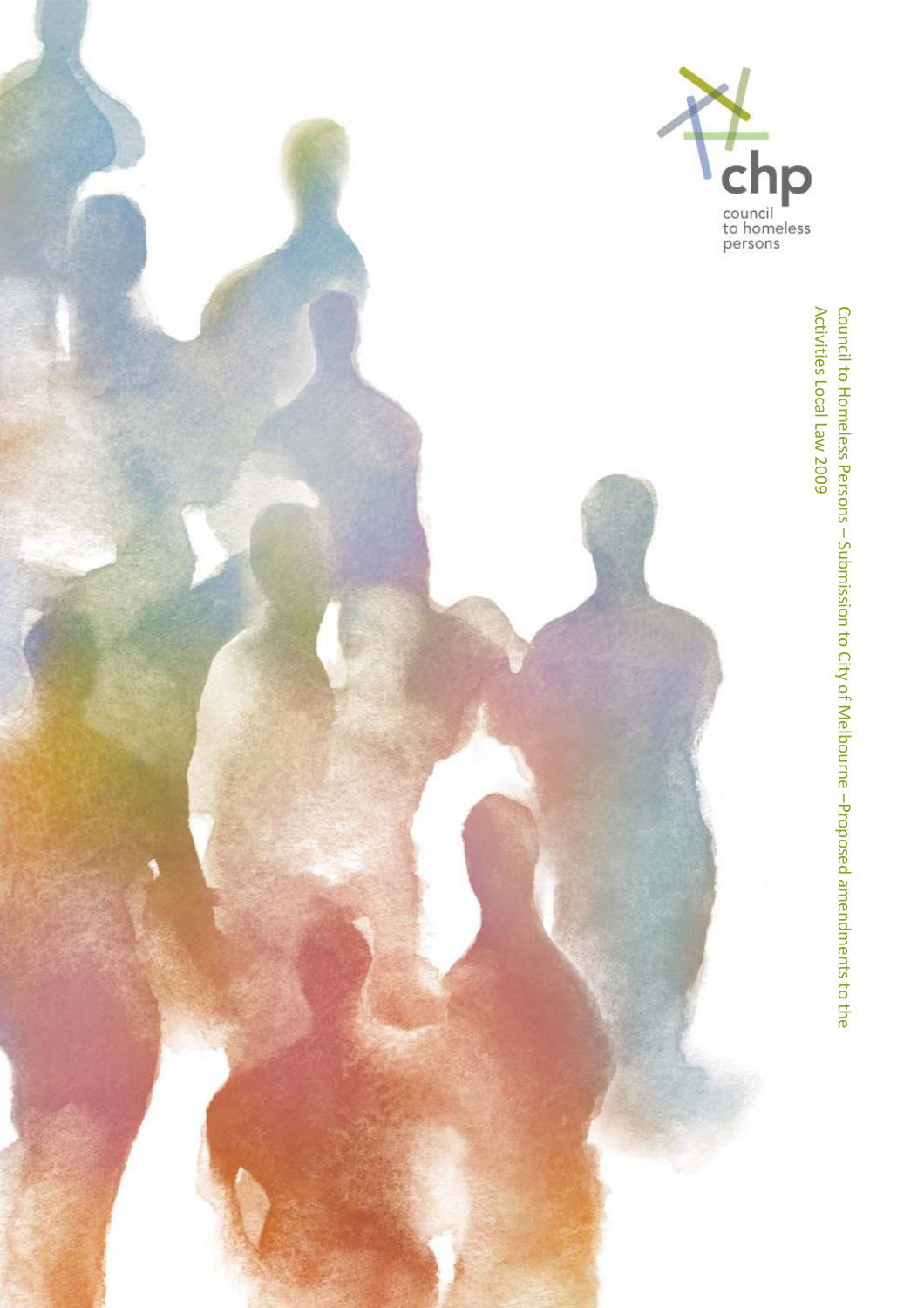# <span id="page-1-0"></span>Table of Contents

| Homelessness in Melbourne; the current state of affairs  4<br>Homelessness in Victoria, and its effect on the City of Melbourne4<br>"They've been offered housing"; Housing options for those experiencing |  |
|------------------------------------------------------------------------------------------------------------------------------------------------------------------------------------------------------------|--|
|                                                                                                                                                                                                            |  |
| If fines don't motivate behaviour change, what do they do? 10                                                                                                                                              |  |
|                                                                                                                                                                                                            |  |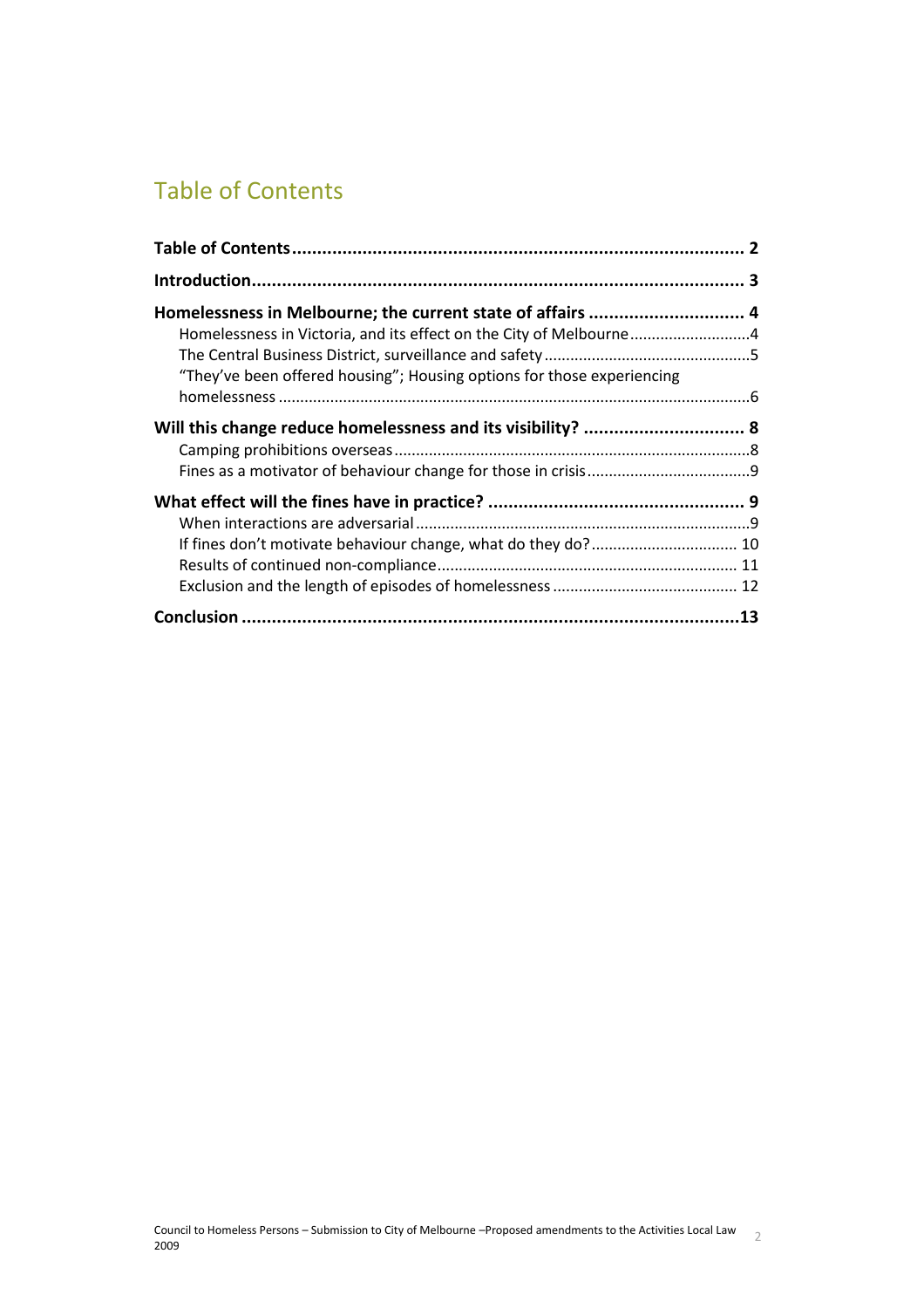## <span id="page-2-0"></span>**Introduction**

## The Council to Homeless Persons

The Council to Homeless Persons (CHP) is the peak Victorian body representing organisations and individuals with a commitment to ending homelessness. CHP works to end homelessness through leadership in policy development, advocacy, capacity building and consumer participation.

The Council to Homeless Persons (CHP) welcomes the opportunity to respond to the City of Melbourne's proposed amendments to the Activities Local Law 2009. The proposed amendments will have a significant impact on those who are experiencing homelessness in the City of Melbourne and beyond, on specialist homelessness services working to assist people to gain and sustain housing, as well as on police, the courts and the municipal government itself.

### What we mean by 'ending homelessness'

Homelessness occurs at the intersection of personal vulnerabilities and structural forces, such as poverty, housing affordability and security of tenure. People who become homeless are often financially disadvantaged and some will have spent a lifetime in insecure housing.

Ending homelessness doesn't mean that people will never find themselves without shelter. It means that homelessness will be rare, the experience brief, and it will not recur in a cycle of repeated homelessness.

To achieve this vision, Victoria requires the services to help people manage the vulnerabilities that can lead to homelessness. Pathways into homelessness include eviction, job loss, family violence, mental ill health, relationship breakdown, or indeed a combination of these factors. There is neither a single cause, nor a single solution. Some people may need relatively little assistance for a short period of time, while others may need support over a lifetime.

Ending homelessness also requires action to reduce poverty, increase access to employment and critically, to improve the supply of housing that is affordable to people on low incomes, and the security of people's tenure within that housing.

#### The proposed changes

The proposed amendments to the City of Melbourne's activities local law (2009) will have two substantive effects:

 Broadening the applicability of the term 'camping' so us to effectively prohibit rough sleeping (throughout this document we will call this measure the camping prohibition), and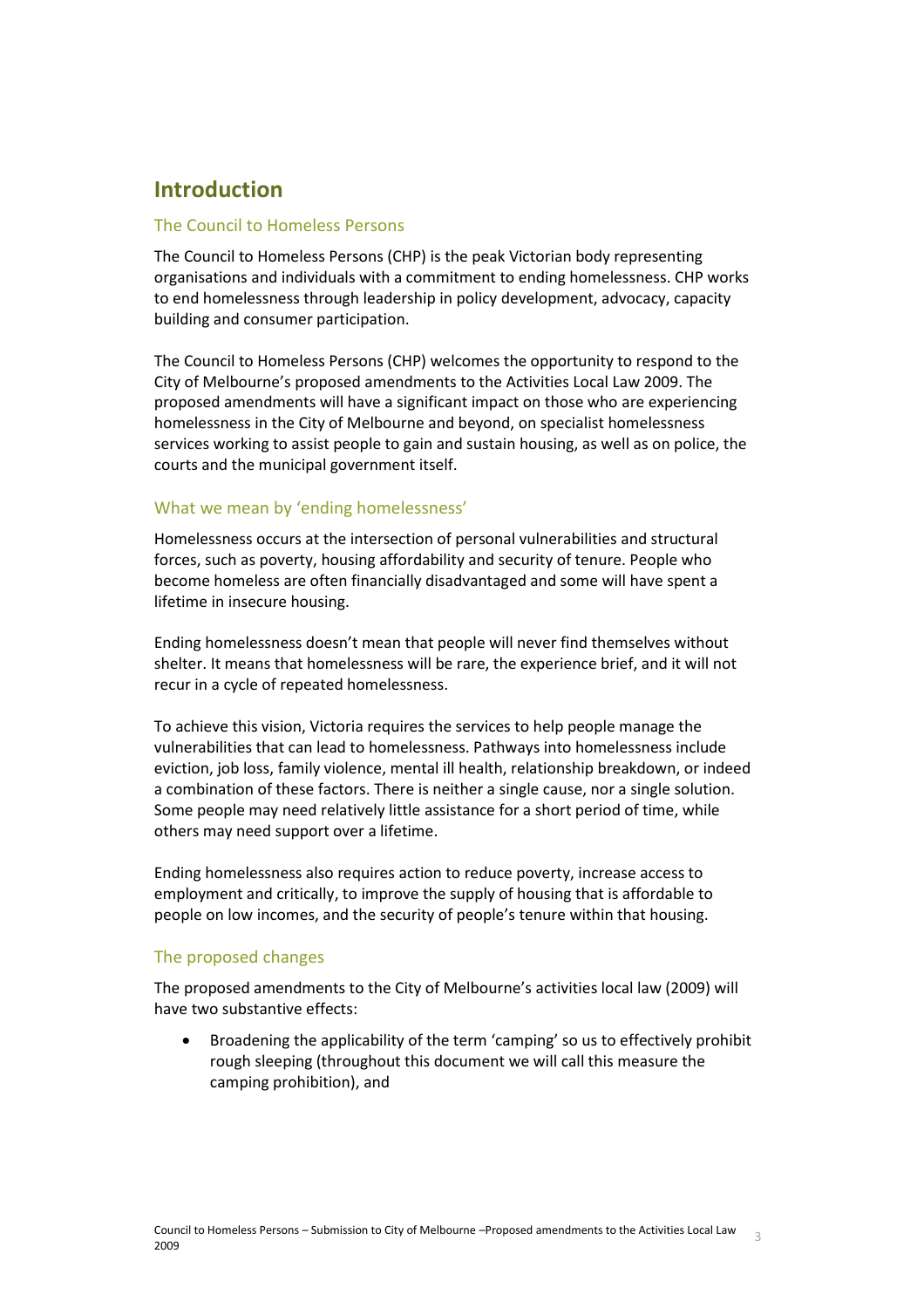To increase Council officers' power to confiscate unattended belongings, and to charge those owners seeking their return (which we call the unattended goods provision).

While not explicitly stated in the bylaw, such changes are clearly designed to be primarily applied against those who are experiencing homelessness in the City of Melbourne. A broad ban on camping that fails to specify the defining traits of camping leaves Council officers with significant discretion over its application. It is extremely likely that it will be applied in such a manner as to prohibit those people who have no access to private space from sleeping in public space. Not only is this an indirect ban on homelessness, but it creates a bylaw which is impossible for people experiencing homelessness to comply with, and as such will not be effective.

The provision for powers to confiscate and dispose of unattended items also has extremely broad application, and is primarily directed once again at those experiencing homelessness. This will ultimately lead to the destruction of the property of those experiencing homelessness, and significant, regular, and compounding fines on individuals who do not have the choice to comply with directions not to leave belongings unattended. Its application will see significant cruelty rendered by the City of Melbourne on those experiencing homelessness as the City of Melbourne inadvertently destroys cherished belongings, critical medications and important documents.

## <span id="page-3-0"></span>**Homelessness in Melbourne; the current state of affairs**

## <span id="page-3-1"></span>**Homelessness in Victoria, and its effect on the City of Melbourne**

*'If we had enough power we would say (to the City of Melbourne) "you can't put this ban in place unless you've got a place for people to go"... (If) you put a ban on their only form of accommodation, then that is neglecting their human rights'* - Jody Letts, Consumer / Advocate

A large and growing number of Victorians are without homes. In 2015-16 Victoria's specialist homelessness services assisted 105,287 unique clients experiencing or at risk of homelessness – 22 per cent more than just four years prior. The Australian Bureau of Statistics estimates that only one in three people experiencing homelessness seeks assistance from services. As such, the true extent of homelessness may be much greater.

People experience homelessness for a range of reasons. The major causes of homelessness in Victoria are a lack of available housing (39 per cent of homelessness) and family violence (34 per cent). Of particular importance to this submission 7,600 Victorians presented to a homelessness service in 2015-16 while sleeping rough – approximately the population of Flemington. With its access to jobs, relative safety,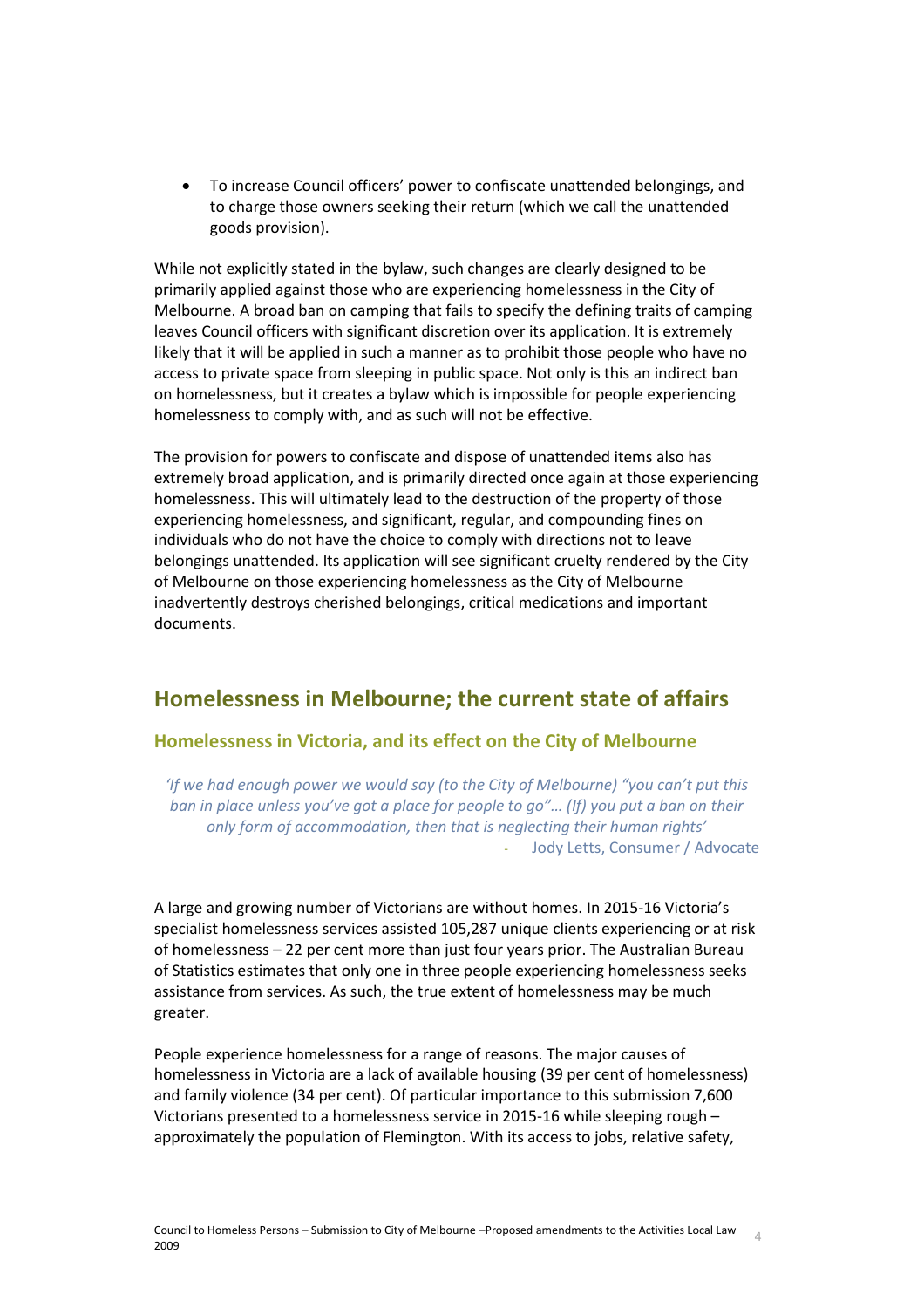and relative availability of services, many people sleeping rough across Victoria move to the Melbourne CBD.

### *'Coming to the city meant I might get opportunities like work. And I did get work'* - John Kenney, Consumer / Advocate

As such, the CHP encourages the City of Melbourne to continue its history of considering homelessness within its broader context, including a housing market in need of more opportunities for those on low incomes, the scourge of family violence, which is only beginning to be addressed, and the lack of access to support for people with complex mental health problems.

CHP opposes the proposed amendments because they will not achieve their intended objective of reducing street present homelessness. Conversely they will have direct negative impacts on those experiencing homelessness who are already extremely vulnerable, and because they will make the work of specialist homelessness agencies more difficult when assisting in rehousing and recovery.

## <span id="page-4-0"></span>**The Central Business District, surveillance and safety**

## *'The only thing that put me to sleep at night was knowing that there was light. It's the only way I felt safe'*

Jason Russell, Consumer / Advocate

Those experiencing homelessness are frequently subject to violent crime. A UK study found that those experiencing homelessness "… were 13 times more likely to have experienced violence and 47 times more likely to have been victims of theft. Almost one-tenth of those interviewed had experienced sexual assault in the last year… Almost two-thirds of homeless people reported having been insulted publicly and onetenth had been urinated on whilst sleeping1".

In order to address the inherent unsafeness of homelessness, those experiencing homelessness tell us that they seek out the 'safety of numbers', lighting and the passive surveillance of pedestrians.

## *'If you're in an environment where there's lots of people up and about, you feel safer'* - Jody Letts, Consumer / Advocate

As such, major cities across the world, including the City of Melbourne, with the abundance of light and passive surveillance provide a greater degree of safety than suburban areas or rural towns. Congregating in a CBD such as Melbourne's, those experiencing homelessness are less likely to experience violent crime.

<sup>1</sup> Newburn & Rock 2005, cited in *Australian Institute of Criminology, '*Homeless people: their risk of victimization', 2008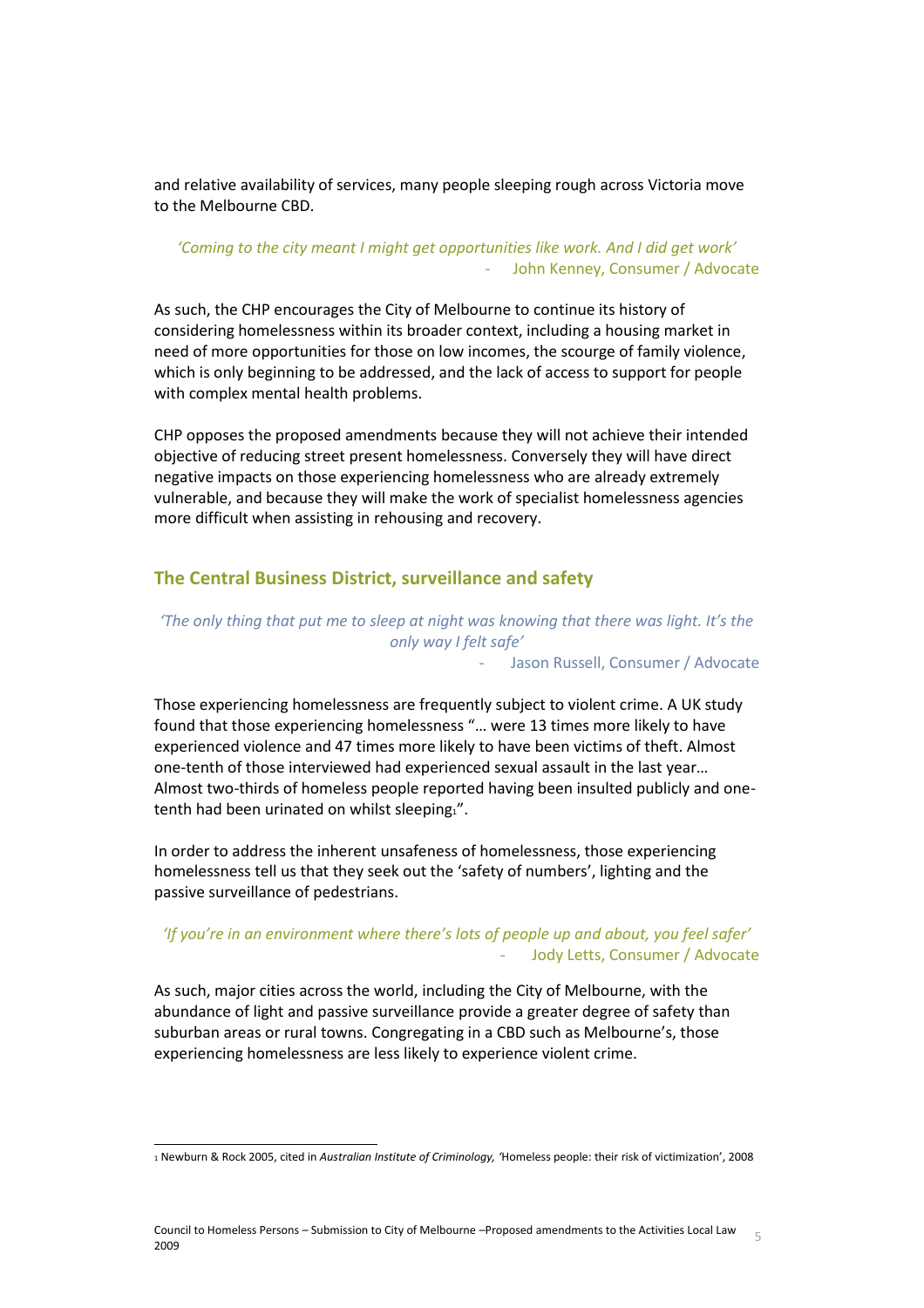The Council to Homeless Persons is concerned that this bylaw will cause some people to move to more hidden and less safe corners of inner Melbourne, where they are more likely to live in fear of, and to experience random violence and degradation.

<span id="page-5-0"></span>**"They've been offered housing"; Housing options for those experiencing homelessness**

*'Offering a homeless guy a hotel, and then saying three days later you've got to go back to the street is ridiculous…. It's not permanent''* - John Kenney, Consumer / Advocate

It has been reported through the media that those who are experiencing homelessness in the Melbourne CBD have been offered housing. CHP believes that such a statement may have obscured the nature of the housing offered and the complexities of these options.

Metropolitan Melbourne has a drastic shortage of independent housing that is affordable to a person on a low income. The Victorian Department of Human Services found that in the December quarter 2016, metropolitan Melbourne had 26 rental availabilities that were sustainably affordable for a single person on a Newstart income (with Commonwealth Rent Assistance)2. Plainly, this is insufficient to house those rough sleepers in the City of Melbourne, let alone all of those across metropolitan Melbourne. As the peak body for Victoria's specialist homelessness services, CHP can advise that it is often impossible to offer those experiencing homelessness secure and sustainable tenancies through the private rental market.

Access to public housing is similarly challenging, particularly for singles. In 2012 the Victorian Auditor General confirmed that 20,000 single people are on the public housing waiting list waiting to access around 18,000 single bedroom properties that are currently tenanted. Many of these are allocated only to single people over 55. As a consequence, the wait time for singles under 55 to get into public housing, even for those with the highest priority (the priority given to people experiencing long-term or chronic homelessness) is three to four years. People who have only recently begun sleeping rough, and who are therefore not eligible for the highest priority would wait many years longer.

Over the past year, significant media attention in relation to rough sleeping resulted in some additional resources being directed to housing rough sleepers. These have sped up processes for some people sleeping rough, enabling long-term housing outcomes to be achieved for a small number of rough sleepers.

Outside these additional housing opportunities, housing outcomes are generally achieved by amendments to prioritisation processes, such as the recent re-allocation of 40 transitional (temporary) housing vacancies to rough sleepers, or the protocol in place for Street to Home of back-dating a person's public housing application to when

<sup>2</sup> Victorian Department of Health and Human Services, '*Rental Report tables December quarter 2016'*, 2017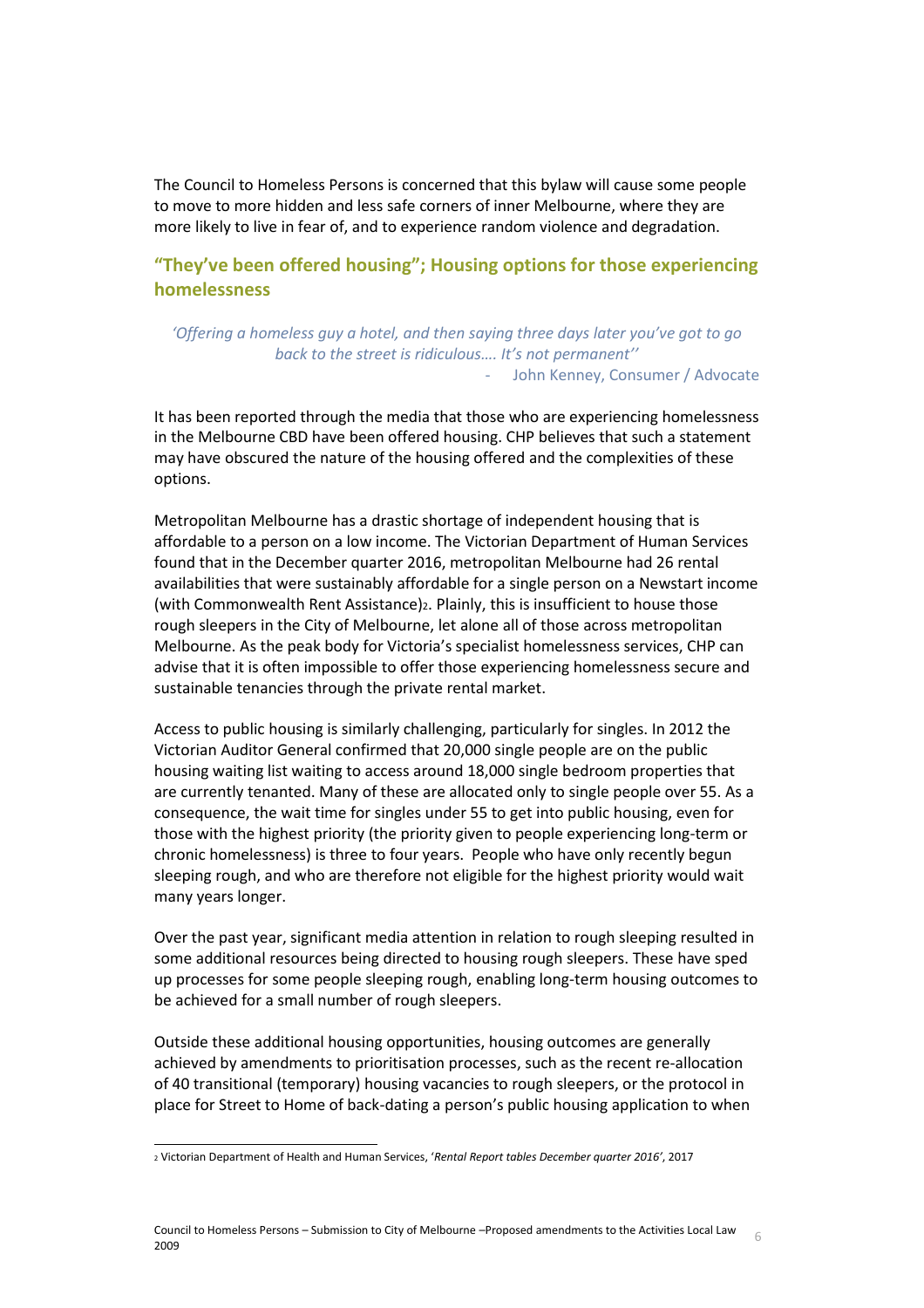they first experienced homelessness. While these processes enable an individual who is targeted to move into housing, those who would otherwise have 'got to the top of the list' and been housed remain homeless. They are effective individually, and can facilitate more rapid housing of person with very heightened vulnerability, but by their very nature can't be applied universally. The effect achieved in the overall number of people who are homeless from reallocation is the same effect you have on the volume of an inflated balloon by dinting one side with your finger.

In this context of constrained access to housing, most people sleeping rough are only able to be offered short stays of one to three days' duration in a motel, or accommodation in a rooming house, or other form of shared housing. This remains true for rough sleepers in Melbourne's CBD.

There is great variance in motels, rooming houses, or shared housing options with some providing security and stability to those in crisis, while others perpetuate homelessness through dangerous health and safety standards, and failing to protect people from criminal and violent behaviours of other residents.

Jody experienced homelessness after a prolonged health crisis caused her to lose her job in the public service. When she sought help they were offered a few nights in a motel.

*'It was horrendous. We had no hot water in the bathroom, the microwave had this electrical current beaming out of the wall, so we couldn't get near it, let alone use it. When we reported it they didn't care. So we had a kettle to boil water and prepare food. The people next to us the first night were a family, and the second night was a young girl injecting drugs in the doorway – I was there with my 13 year old daughter.'*  - Jody Letts, Consumer / Advocate

Kevin had a professional job when he assumed caring responsibilities for his terminally ill mother. But a history of family difficulties meant the move into his parents' house proved very unhealthy. Kevin's situation deteriorated to such a point that he moved into a rooming house. Kevin's story was reported in *The Saturday Paper*:

*'Late one night, about two or three in the morning, Kevin was kept awake by another occupant's radio. For hours he had waited for the noise to subside, but it continued. Irritated, Kevin left his room and knocked on the man's door. "He erupted," Kevin tells me. "With the first couple of hits I knew I was out-powered. I was also outweighed by 20 or 30 kilograms. He beat me, He was relentless. I thought he was on something that gave him this incredible strength. I remember thinking 'Jesus, I think I'm going to die' and then I thought, 'I hope he finishes me soon' because the pain was the worst I've ever experienced. When I was lying prostrate on the ground, he began beating me with a chair... After the beating, Kevin moved out. He thought it safer to sleep rough and found a place under a brige"<sup>3</sup>*

<sup>3</sup> McKenzie-Murray, The Saturday Paper, *Inside Australia's growing homeless crisis,* 6 August 2016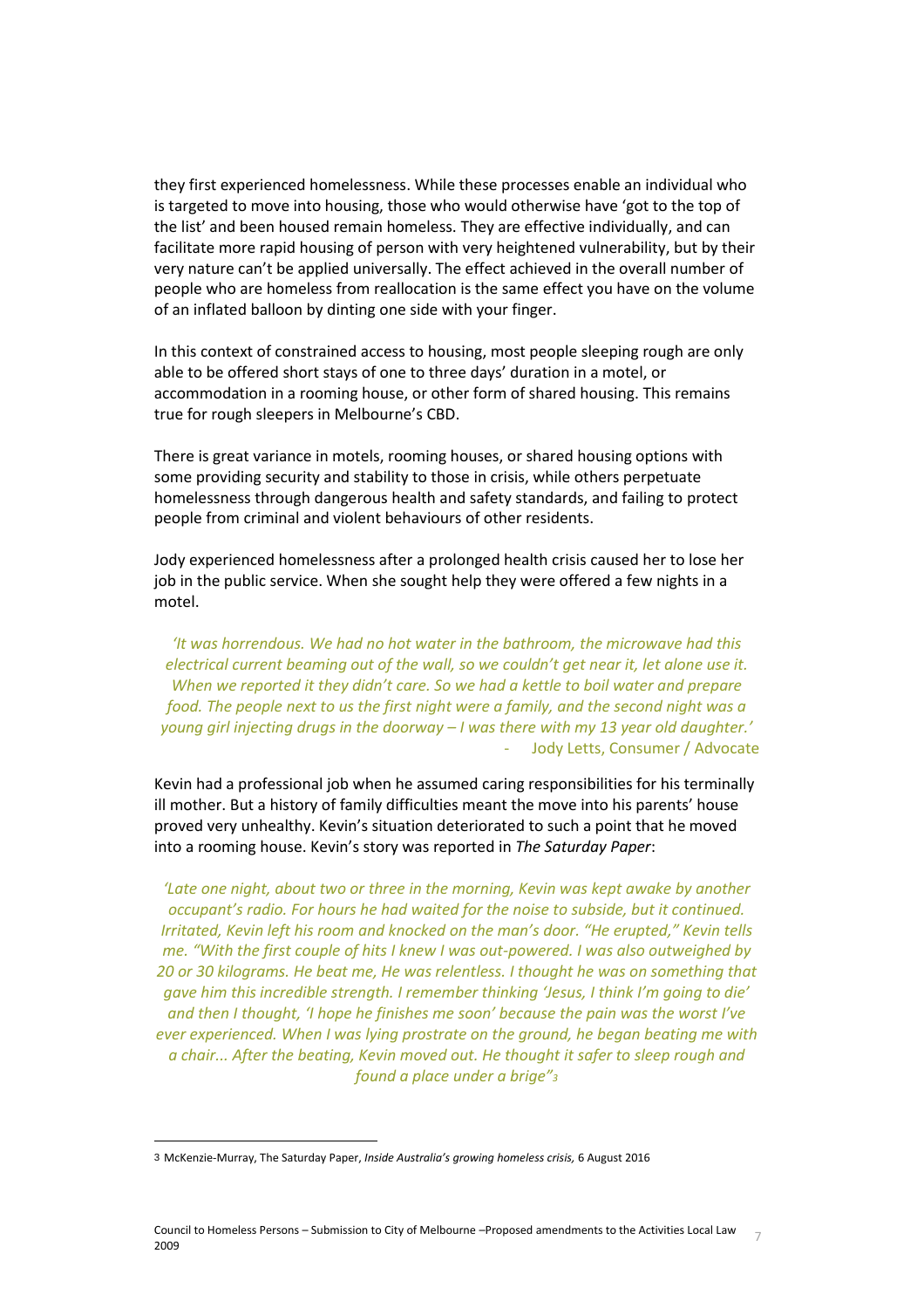The vast majority of those sleeping rough in Melbourne have not been offered safe, affordable homes.

> *'It's temporary, and it's not safe.'*  - Christine Thirkell, Consumer / Advocate

## <span id="page-7-0"></span>**Will this change reduce homelessness and its visibility?**

## <span id="page-7-1"></span>**Camping prohibitions overseas**

*'There are cities around the world where they simply bundle homeless people up and ship them out... I'd hate to think that we were ever that sort of city".* - The Right Honourable Robert Doyle, Lord Mayor of Melbourne

A major objection to the proposed amendment is that it will do nothing to decrease homelessness in Melbourne, and little to decrease the visibility of homelessness. Here CHP provides information in relation to a city that has experienced increased homelessness (in large part due to housing affordability issues, much like in Melbourne) and that applied a similar punitive approach to its homeless population – the city of Los Angeles. This did not achieve the intended outcome of reducing visible street present homelessness.

Los Angeles (LA) in the United States had for a time one of the most punitive responses to rough sleeping in the world. LA's Safer Cities Initiative provided 71 police officers to proactively enforce all laws over a section of the city approximately five blocks large – a patch of the city which had previously been the focus of the municipal government's 'containment' strategy, and included a high concentration of people experiencing homelessness. From 2006 the Safer Cities Initiative had police issue citations at a rate 48 – 69 times higher than the municipal average. A police officer involved in the initiative, was reported in the news as having said: "he frequently arrests the same people over and over because of the revolving door for mentally ill people and others between the jails and prisons and (the area)"4. Following arrest, those experiencing homelessness typically return to the street, doing little to address the visibility of homelessness in the city – the LA homeless count identified approximately 5,000 people sleeping rough within a 50 block area.

The Los Angeles experience demonstrates that unless people are able to be housed, they have no option but to continue rough sleeping even in the face of a regime of fines and arrests.

Los Angeles experiences high levels of homelessness born of housing unaffordability, much like in Melbourne. Adopting a policy akin to that proposed under this amendment which saw those experiencing homelessness fined did not reduce visible homelessness – indeed, street present rough sleeping continued to grow. CHP urges the City of Melbourne to recognise that punitive and coercive approaches to homelessness fail to address the causes of homelessness, and fail to provide those

<sup>4</sup> Holland, L.A Times, *Why most of the \$100 million L.A. spends on homelessness goes to police,* 17 April 2015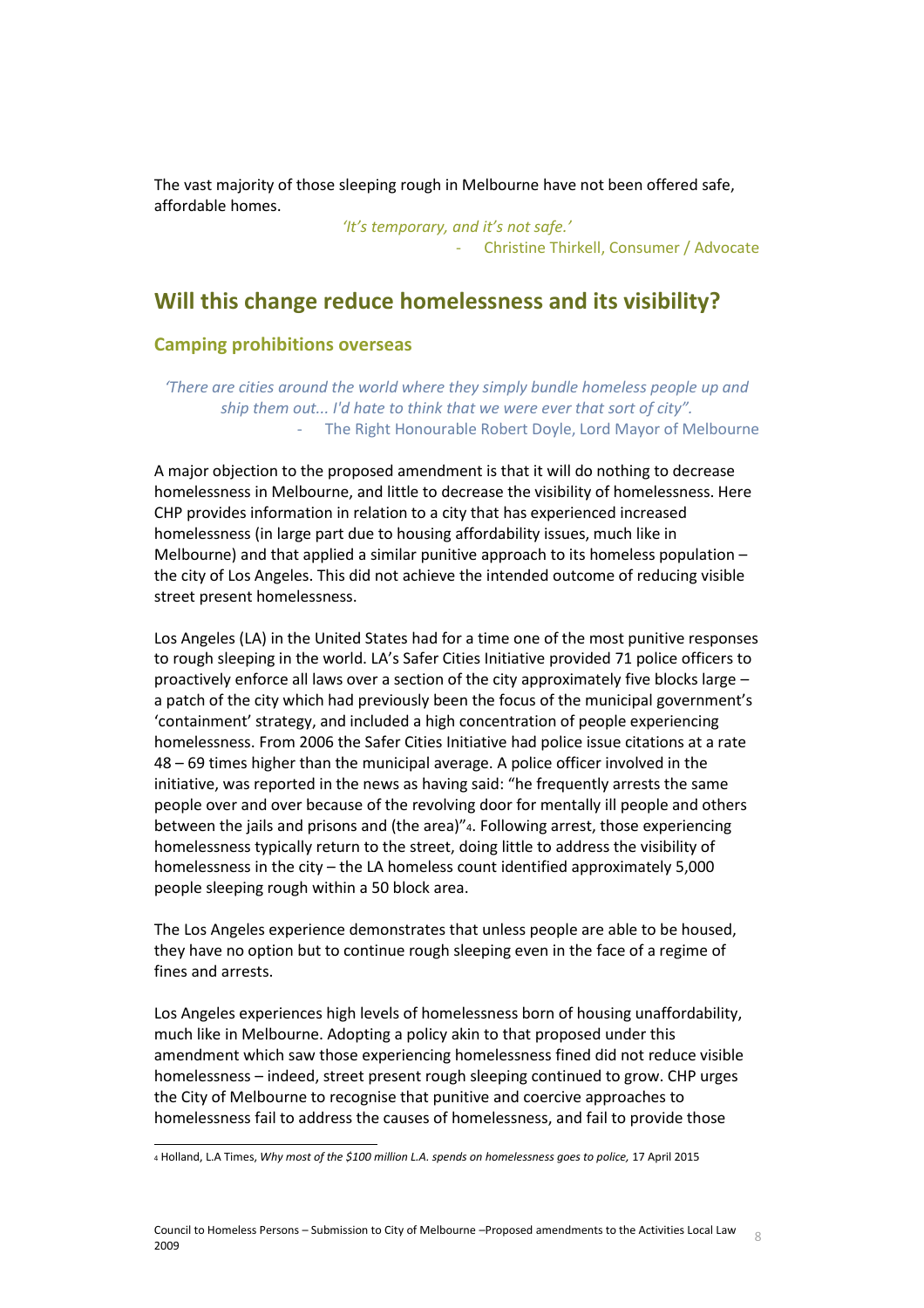experiencing homelessness with choices that meet their needs and with which they can comply. Because of this, these approaches fail.

#### <span id="page-8-0"></span>**Fines as a motivator of behaviour change for those in crisis**

#### *'They sent someone out every day to put a parking fine on my car'* - John Kenney, Consumer / Advocate

Under regular circumstances, fines act as a deterrent to unlawful behaviour. For those experiencing crises including homelessness, this is not the case. Those who are experiencing homelessness face such enormous levels of danger and instability, that while they are in crisis, and while they have practically zero capacity to pay the fine, fines and orders for compliance hold very little significance. Even proactive enforcement strategies, such as that experienced by John Kenney (see above) do nothing to motivate behaviour change.

*'I used to just keep racking up parking fines when I was living in the car. I just didn't care about the fines - there was no point in my worrying about it, because there was no way around them. You would get a fine for having the car anywhere for more than 4 hours, and you didn't have any other choice, so you didn't move the car much'.* - *Christine Thirkell, Consumer / Advocate*

Nor do those experiencing homelessness always have compliance available to them as an option, as the example of Christine Thirkell (immediately above) demonstrates. This is particularly true in the case of the proposed amendment, whereby in order to comply with these bylaws a person experiencing homelessness must have no belongings, nor require sleep.

Whether the capacity to comply with the bylaw is possible or not, the City of Melbourne will not effectively motivate compliance by those experiencing crisis and homelessness through fines.

## <span id="page-8-1"></span>**What effect will the fines have in practice?**

#### <span id="page-8-2"></span>**When interactions are adversarial**

When asked whether the proposed bylaws will make interacting with those experiencing homelessness more difficult for specialist homelessness services and the police, homelessness service consumer and homelessness advocate John Kenney replied, as if to prove the point:

*'I heard that they ARE pushing for the new rules, because they're sick of homeless people!'*

- John Kenney, Consumer / Advocate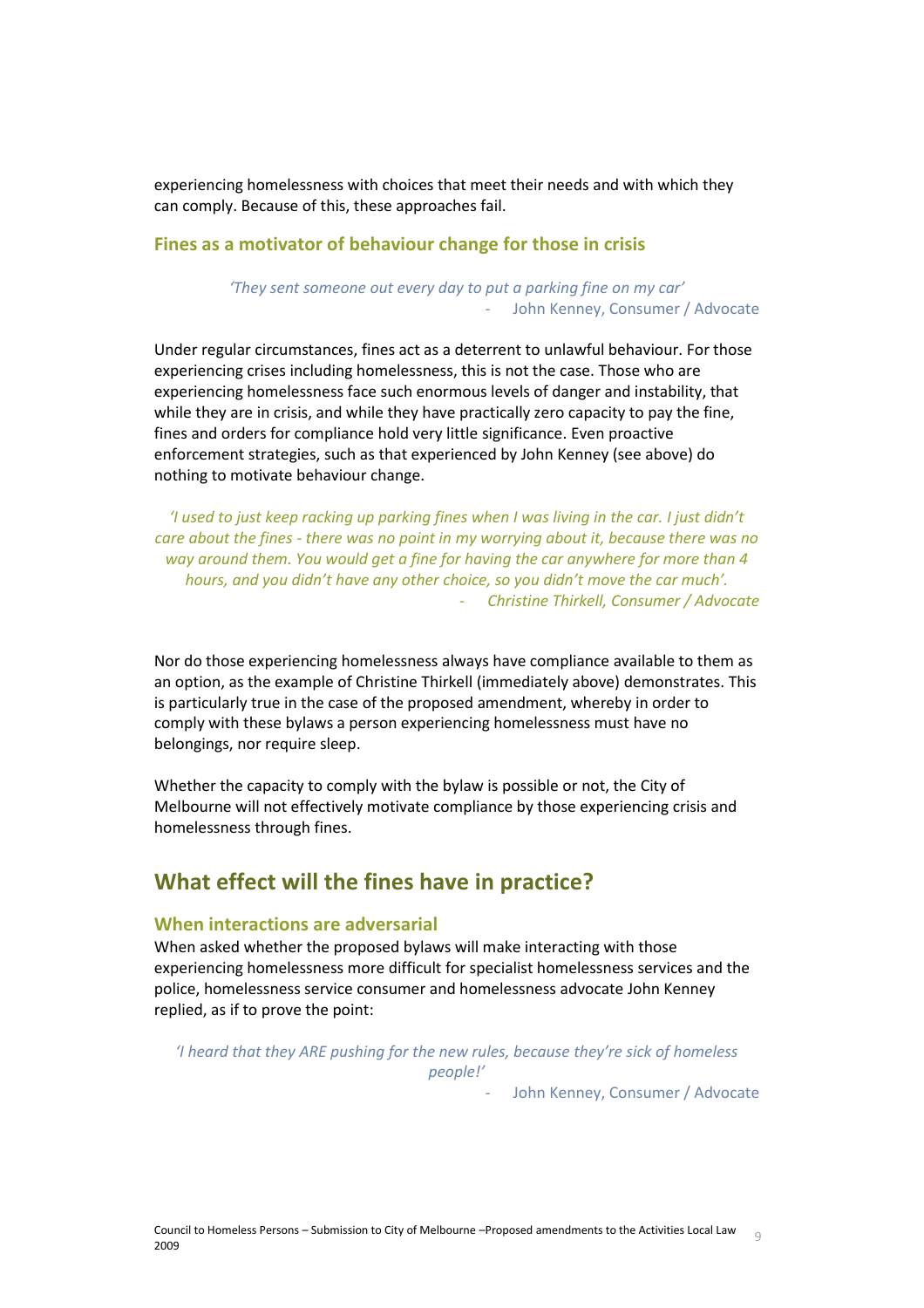Many of those experiencing homelessness have widely varied relationships with different services and agencies, ranging from mutually respectful cooperation to hostility. This is highly influenced by the individual's perception of the service, the respect that the service accords them and their situation, and its ability to offer positive solutions, rather than seeking outcomes in which the individual has little interest. Importantly, this is influenced at both the practitioner *and* service level.

Where people's experience of 'services seeking to engage' is dominated by punitive and coercive enforcement actions, this makes engagement more difficult for other stakeholders.

*'As soon as you mention a person coming, you see all the homeless people start to panic'*

- *John Kenney, Consumer / Advocate*

The proposed amendments have the capacity to create an adversarial relationship between those experiencing homelessness, and those who would seek to work with them, including Council, homelessness services, and the police. It is likely to lead to less uptake of support offerings available through homelessness agencies, and worse outcomes for those experiencing homelessness.

## *'Of course they're going to disengage – once the police have told you off 1, 2, 3 times, you just think 'well here we go' because they haven't got the choices to do what the police say'.*

- Jody Letts, Consumer / Advocate

#### <span id="page-9-0"></span>**If fines don't motivate behaviour change, what do they do?**

*'Well they don't disappear overnight, no matter what your social condition is. You can't get blood out of a stone when you are homeless, but the fines don't disappear once you get housed'*

Jason Russell, Consumer / Advocate

Fines are not an effective mechanism for achieving compliance from those experiencing homelessness, and indeed often have little tangible impact on a person while they are experiencing homelessness. However they do have a significant impact on people once they have obtained housing and are actively seeking to resolve their crises.

It is not uncommon for those in crises such as homelessness to have multiple unaddressed fines compounding to thousands of dollars. This would cause significant hardship for most people, but for those on low incomes seeking to resolve multiple complex crises, such fines put them at risk of new episodes of homelessness.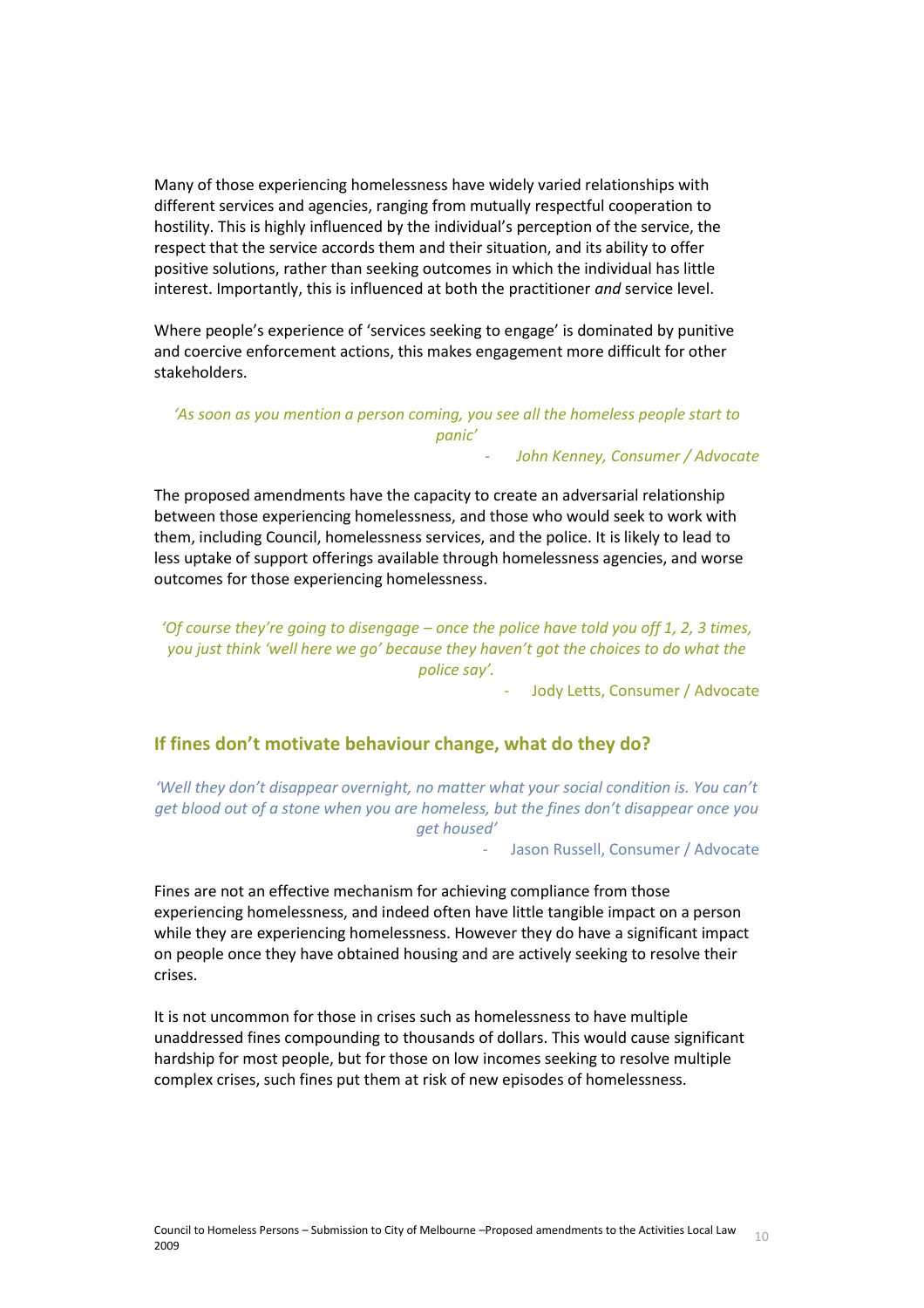*'You come up with these payment plans afterwards, but they're an added impact on your stabilising once you get a home. You're trying to pay your rent, but then you're trying to pay your fines, and your utilities'*

- Christine Thirkell, Consumer / Advocate

While oftentimes leniency is available for those who have accrued large or multiple fines, this adds a significant and complex new difficulty into the mix for those who are trying to exit homelessness. In such scenarios, fines have typically been issued by a range of authorities rather than just one. This creates not one but multiple new crises to be resolved, as each authority will need to be dealt with separately utilising the authorities' differing processes. Even with the help of pro bono lawyers, the administrative complexity of these scenarios is such that these fines become incredibly burdensome just at the point of recovery, putting such recovery at risk.

Justice Connect Homeless Law provides legal support for those experiencing homelessness. An analysis of (13 of) their fines cases found that:

- On average, individuals accumulated 18 infringements each, valued at \$6,363 per person. One person had 61 infringements, with a total value of \$17,237.
- Duration of cases can vary, with cases analysed taking between 6 months and 2.5 years to resolve. The average time taken to resolve an infringements matter was 14 months.
- The average cost to pro bono law firms of running an infringements matter was \$19,825 per case. One case required an investment equivalent to \$54,000 in fees to resolve. <sup>5</sup>

Nor do all of those who have experienced homelessness obtain professional legal help to resolve their fines. For those seeking to navigate the administratively complex system of fine recovery, processes can appear arbitrary and unfair.

*'Most Councils have a fine-proof law if your doctor can prove you were having a mental health episode at the time. Different local governments had different processes, and at some it took one go, but sometimes I had to provide evidence three times'* - Jody Letts, Consumer / Advocate

## <span id="page-10-0"></span>**Results of continued non-compliance**

l

*'If you can't pay a penalty with money, you have to do it with your ass'* - Jason Russell, Consumer / Advocate

It is an unfortunate reality that those who ignore their fines, as many of those experiencing homelessness do, may end up in prison. For the most disengaged members of society, such as those sleeping rough, fines can escalate to the Infringements Court of the Magistrate's Court. While this court has the ability to cancel

<sup>5</sup> Justice Connect Homeless Law, *What's the Cost?; Infringements System Review,* November 2013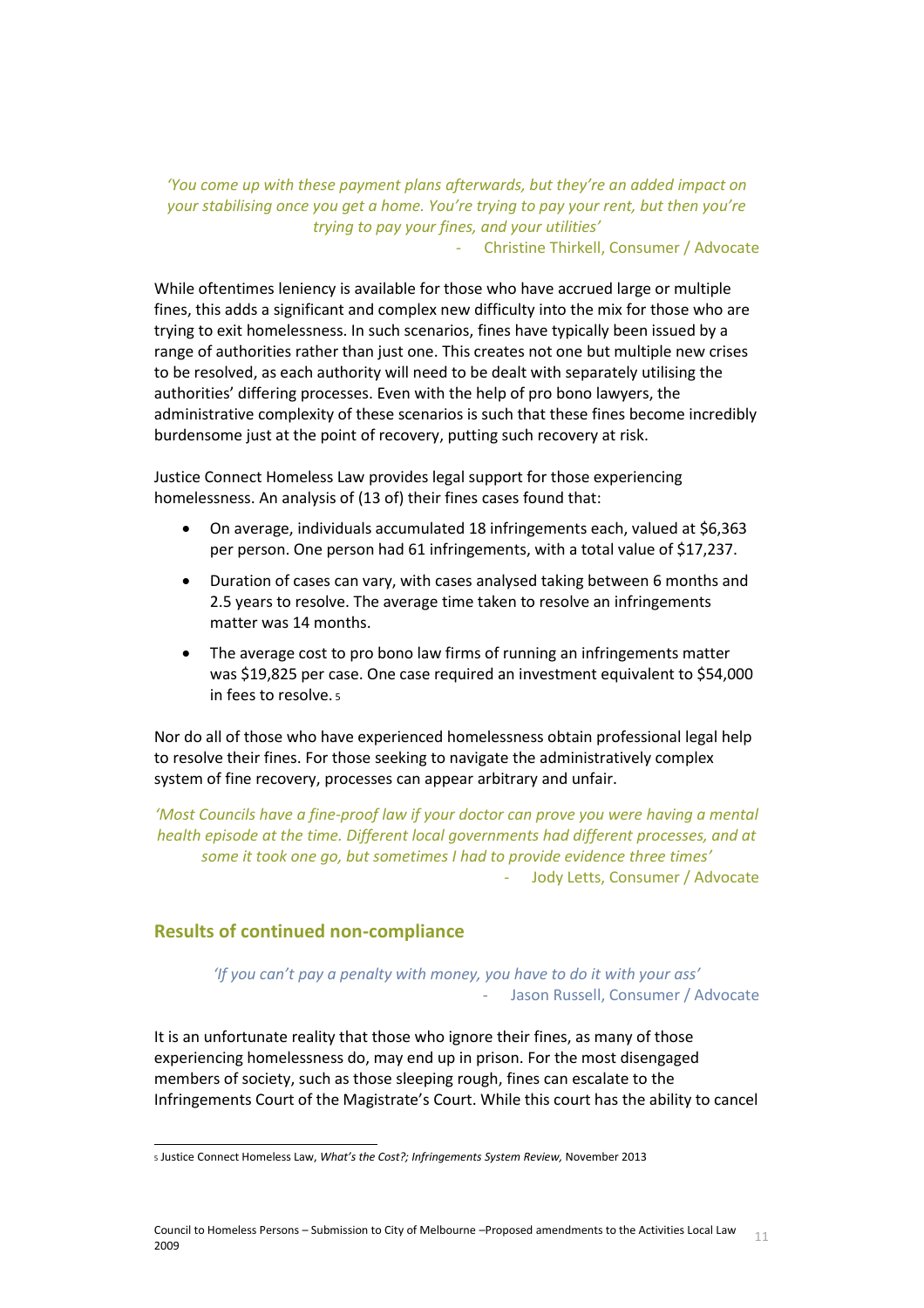fines, oftentimes those experiencing homelessness may not be represented there, or even be in attendance.

## *'It can happen without you being present at court. So any time they run your name they whip you off to prison'*

- Jody Letts, Consumer / Advocate

Infringement Courts may issue an infringement warrant. This entitles the Sherriff to take action to recover what is owed, including selling the person's belongings. This presents a unique problem for those experiencing homelessness:

*'The sheriffs will go through all of your stuff, (and) say that 'this person has no property to forfeit''*

John Kenney, Consumer / Advocate

As with the Infringements Court, the Sherriff can then apply to have the fines wiped. But that is not the only course of action available to the Sherriff, and without proper representation, those experiencing homelessness can receive harsher penalties than are necessary. For the most disengaged repeat offenders this often includes being sent before a Magistrate who sentences a jail term.

While CHP does not contend that this is the most common pathway for fine recipients who are experiencing homelessness, we believe that the City of Melbourne must understand that it is a pathway that occurs. By levying more fines (for unavoidable behaviours) on those experiencing homelessness, the City of Melbourne is facilitating many of these recipients into jail.

## <span id="page-11-0"></span>**Exclusion and the length of episodes of homelessness**

*'When you're homeless, you think it sucks, and you want to get out of it. Once you accept it, you stop trying to get help'* Jason Russell, Consumer / Advocate

There is a substantial body of evidence that shows that the more a person experiencing homelessness feels excluded from society, the longer their experience of homelessness<sub>6</sub>. The City of Melbourne's proposed amendments, particularly the camping prohibition will serve to increase the stigma of homelessness. Already we have been informed that individuals experiencing homelessness are being told that it is now illegal to sleep rough in the Melbourne CBD. While inaccurate, this treatment is extremely alienating, and tells people experiencing homelessness that they are not welcome.

The message that those experiencing homelessness are not welcome is not only conveyed by misinformed individuals however. This message is being conveyed by the City of Melbourne itself. In proposing these amendments, which have been widely

<sup>6</sup> Johnson, Gronda and Coutts, *On the Outside; Pathways in and out of homelessness,* 2008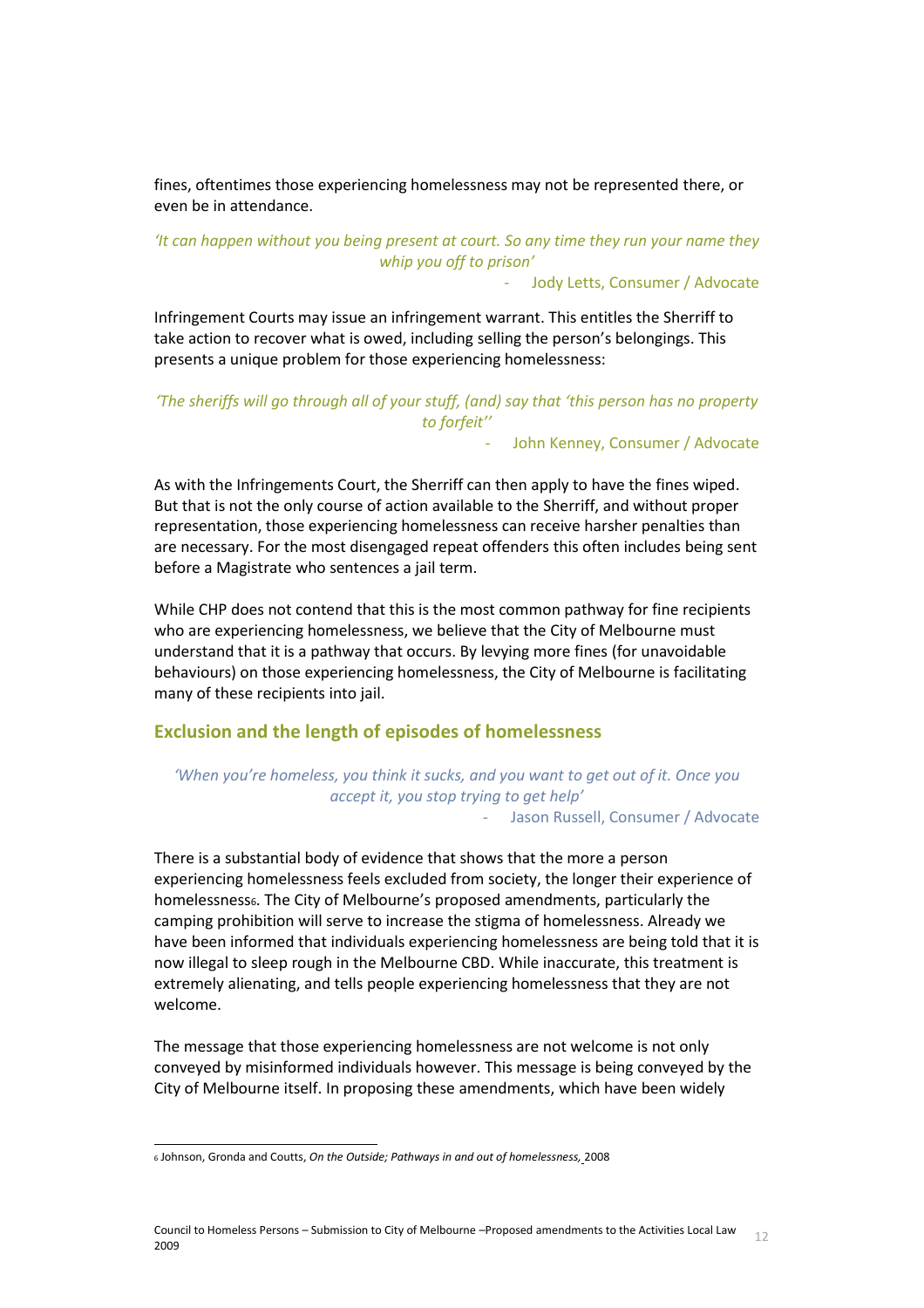reported in the media, the unspoken message that those who are experiencing homelessness are not welcome here is already being conveyed.

#### *'You feel like you've been kicked in the gut time and time again* Jody Letts, Consumer / Advocate

There is a moral argument that the City of Melbourne should not be conveying such messages to those experiencing homelessness. Should this amendment pass, the City of Melbourne will lose its leadership role in homelessness responses. The effect of this amendment will be that those experiencing homelessness on the streets of Melbourne CBD, as well as those experiencing homelessness across Victoria will receive this message from the City of Melbourne, and that it will further their experience of stigma, isolation and exclusion. Not only is this extremely damaging to the wellbeing of individuals experiencing homelessness, it will prolong their experiences of homelessness.

> *'It all leads to depression in the end'* John Kenney, Consumer / Advocate

## <span id="page-12-0"></span>**Conclusion**

### *'No matter how you end up homeless, we all started somewhere else'* - Jason Russell, Consumer / Advocate

The Council to Homeless Persons strongly opposes the proposed amendments, and urges the City of Melbourne not to adopt them. That the city serves to attract those experiencing homelessness is a phenomenon replicated across the world, and is to be expected. But our response to this phenomenon rests on the shoulders of Councillors at the City of Melbourne.

The proposed amendments will not be effective in addressing homelessness, as shown by the experience of Los Angeles, and by the ineffectuality of existing fines regimes when applied to those experiencing homelessness.

But worse than being merely ineffective, these amendments will cause harm. They will make it more difficult for homelessness services to engage positively with those experiencing homelessness, will place those exiting homelessness under significant pressure, further stigmatise those experiencing homelessness, and in some instances, will lead to jail time. These factors are actively detrimental, and will serve to prolong rather than shorten episodes of homelessness.

We urge the City of Melbourne to reject these amendments and to instead continue the progress achieved by its long standing humanitarian response to homelessness. We further urge the City of Melbourne to adopt the proposal outlined in the joint submission from Homeless Law, Council to Homeless Persons and others, the